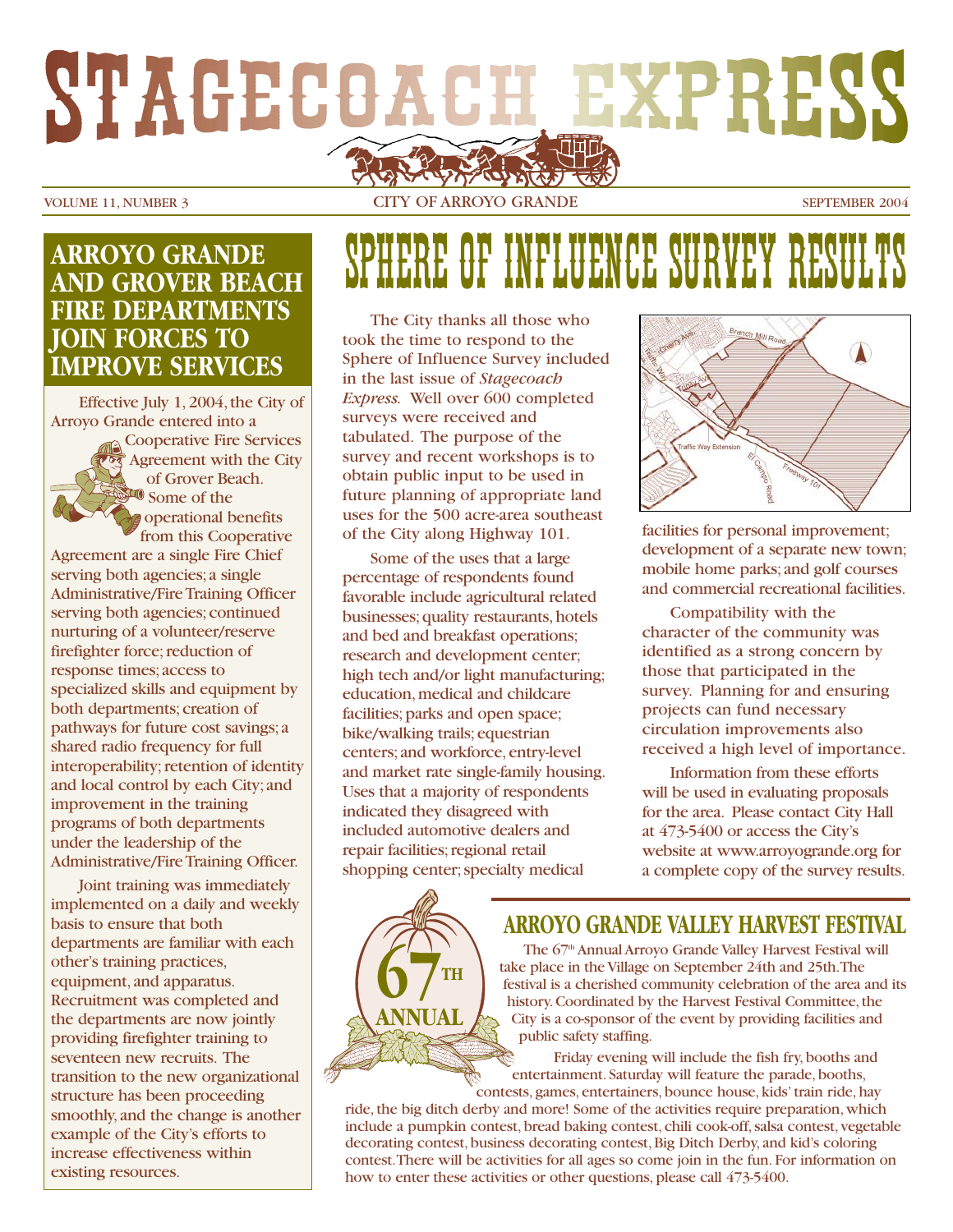#### **EFFORTS TO ADDRESS LONG-TERM WATER NEEDS**

During the development of the City's 2001 General Plan and Urban Water Master Plan, water resources was identified as a significant issue to be addressed in the future. This past calendar year, the community has utilized 95% of the annual available water supply and the potential impact of one or more possible dry years is cause for concern.

Water use is difficult to accurately project because it fluctuates substantially based primarily on weather patterns. As a result, the City is working on options for both lowering per capita consumption and expanding water supply in order to increase long-term reliability of the City's water service to its residents. The City Council recently reviewed an initial study of 17 options, which were narrowed to seven for further study.

In order to reduce per capita consumption, expanding the City's water conservation program will be an important part of the effort. A new program was recently implemented, in which the City will retrofit single-family residences built prior to 1985 with new low-flow water fixtures at no cost to the property owner. Residents are encouraged to also take other steps to reduce their water use. Install landscaping with low water demand, only water as necessary, repair all leaks and defective plumbing, and make sure faucets are running only when in use. These voluntary activities can reduce the need for future mandatory measures during water shortages. The City will be distributing additional educational materials on how best to conserve water in future water bills. For information on the Water Conservation Program, call the Public Works Department at 473-5460.

# PAGE 2 STAGECOACH EXPRESS

# **COMMERCIAL AND MIXED USE DISTRICTS**

After several public hearings, the Planning Commission has completed their review of zoning revisions to establish mixed-use districts for the following areas:

- Commercial districts on East Grand Avenue;
- Office districts along Halcyon Road;
- Commercial and industrial districts for El Camino Real;
- Office, motel and senior housing sites on Camino Mercado;
- Commercial area at Oak Park and James Way;
- Small commercial and office developed sites, including a convalescent hospital on Farroll Road, a store and vacant site at the Pike and Elm Street, and an office and vacant site at Valley Road and Sunrise Terrace; and
- Regional Commercial district off of West Branch Street.

The 2001 General Plan designates most of the commercial districts in the City as mixed use and provides objectives and policies to revitalize these areas. The zoning amendments are proposed to implement the General Plan and provide consistency required by State law. The City Council previously adopted Development Code Amendments establishing mixed use districts in the vicinity of the Village and Traffic Way.



This proposal addresses the remaining commercial, office and industrial districts in the City and also includes Design Guidelines and Standards for the East Grand Avenue corridor and a portion of El Camino Real. The Guidelines are provided to facilitate quality development and includes conceptual drawings, as well as a public art policy that was previously established by the City Council.



# **PREVENTION OF WEST NILE VIRUS**

West Nile Virus is a major concern and evidence of the virus has been found in San Luis Obispo County. The City is implementing preventive

measures where possible. City staff performs mosquito abatement in areas with significant existing water, such as retention basins. The City is also coordinating with the County Department of Health Services to perform testing in identified areas.

There are steps residents can take to help protect themselves. It is important to prevent standing water on your property where mosquitoes can breed. Repair leaking exterior faucets, maintain swimming pools and spas, avoid over-watering flowerbeds and lawns, stock ponds and fountains with mosquito-eating fish, and change water in birdbaths at least once a week. When outdoors, you can help avoid mosquito bites by wearing long sleeve shirts and pants, especially at dawn and dusk, secure window and door screens, and use mosquito repellants containing DEET.

For questions or more information, you may contact the County at 781-5544 or obtain online information at www.westnile.ca.gov.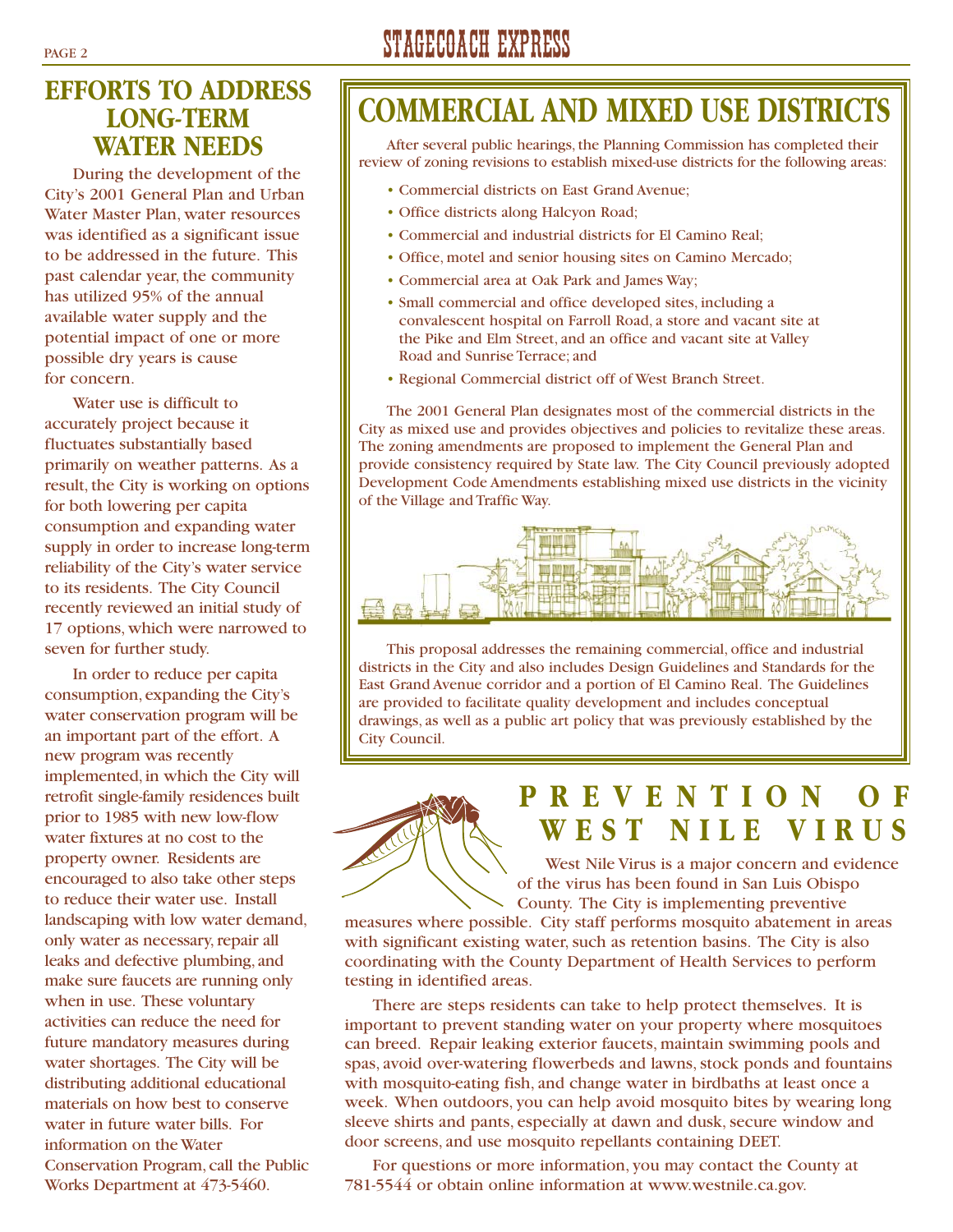# STAGECOACH EXPRESS PAGE 3

#### **ARROYO GRANDE MUNICIPAL ELECTION**

Your vote is your voice in the decisions that shape our daily lives. On November 2, 2004,Arroyo Grande registered voters will be electing one (1) Mayor, two (2) Council Members, one (1) City Clerk, and one (1) City Treasurer. To cast a ballot on November 2nd, you must be registered to vote by no later than October 18, 2004. Registration is easy. You can either pick up a registration form VO at City Hall in the Administrative Services Department, the San Luis Obispo County Registrar of Voters Office, or you can download a form at www.ss.ca.gov. For your convenience, after regular business hours, City Hall will remain open until 7:00 p.m. on

Monday, October 18th for voter registration. You will also have an opportunity to register to vote at the

Arroyo Grande Harvest Festival on Saturday, September 25th in front of City Hall from 9:00 a.m. to 11:00 a.m. U.S. citizens who will be at least 18 years old by

election day and who are not currently in prison or on Б parole for the conviction of a

felony are eligible and encouraged to register and vote.Additionally, if you have recently moved, you need to reregister with your new address. To have a form mailed to you, please call 473-5412.Your vote makes a difference!

### **PUBLIC AWARENESS OF CITY EASEMENTS IS IMPORTANT**

The City maintains a number of easements on private properties in order to allow City staff access to perform repairs and maintenance to underground utilities or reserve areas for future utility and/or other public improvements. It is important to know if there are any such easements on your property before constructing improvements. If the improvement requires a building or other City permit, City staff will check when reviewing your application. However, if no permit is required, an easement may exist without your knowledge. The City needs to maintain these easements for their original purpose and wants to prevent the unpleasant situation of requiring a resident to remove an improvement after they have gone to the expense and work of installing it. Therefore, please contact the City of Arroyo Grande Public Works Department at 473-5440 before starting a project if you have a question regarding potential easements.

# **VALLEY GARDENS STREET RECONSTRUCTION**

The City has awarded a construction contract to Union Asphalt Company to repair streets in the Valley Gardens housing tract, which is located west of



Valley Road. Since the tract was originally constructed in the Valley Road. Since the tract was originally constructed in the  $1050$ 's the streets have deteriorated beyond a point where 1950's, the streets have deteriorated beyond a point where it can be addressed by routine maintenance. The project will repair numerous failed street sections and place an sphalt concrete overlay for Leanna Drive, Turquoise Drive, Pearl Drive, Diamond Circle and Opal Circle. As preparation for the project, the Public Works Department Utility Division recently evaluated and replaced the

existing water services and valves within the project limits. The Street Division is also repairing sections of concrete sidewalk, curb and gutter. Construction is scheduled to begin in September and be completed by the end of October.

### **HOUSING ELEMENT**

Last November, the City Council adopted the 2003 Housing Element and submitted the document to the State Department of **Community** Development (HCD) for certification. In March, HCD responded with a



list of items that must be addressed prior to certifying the document, including an expansion of programs and opportunity sites for the development of affordable housing. The City Council will be considering Planning Commission recommendations for amendments to the 2003 Housing Element on September 28, 2004 that are expected to result in a State certified document.

The purpose of the Housing Element is to provide residents with a clear understanding of the City's housing needs and provide policies and programs to address those needs. The pending amendments contain updated information, policies and specific actions that will be an integral part of the General Plan to address the City's housing needs. For more information about the Housing Element, please contact Associate Planner Kelly Heffernon in the Community Development Department at 473-5420.

#### **SEWER BACKFLOW VALVES**

Did You Know?? In all buildings where the floor elevation is below the elevation of the nearest upstream sewer manhole, an approved backflow valve needs to be installed. Sewer backflow valves prevent sewage from sewer mains flowing back into your home when a sewer main becomes plugged. If you require a sewer backflow valve on your sewer lateral, contact a licensed plumber to have one installed. If you are unsure, please contact the Public Works Department at 473-5460 and a representative will help determine your requirements.